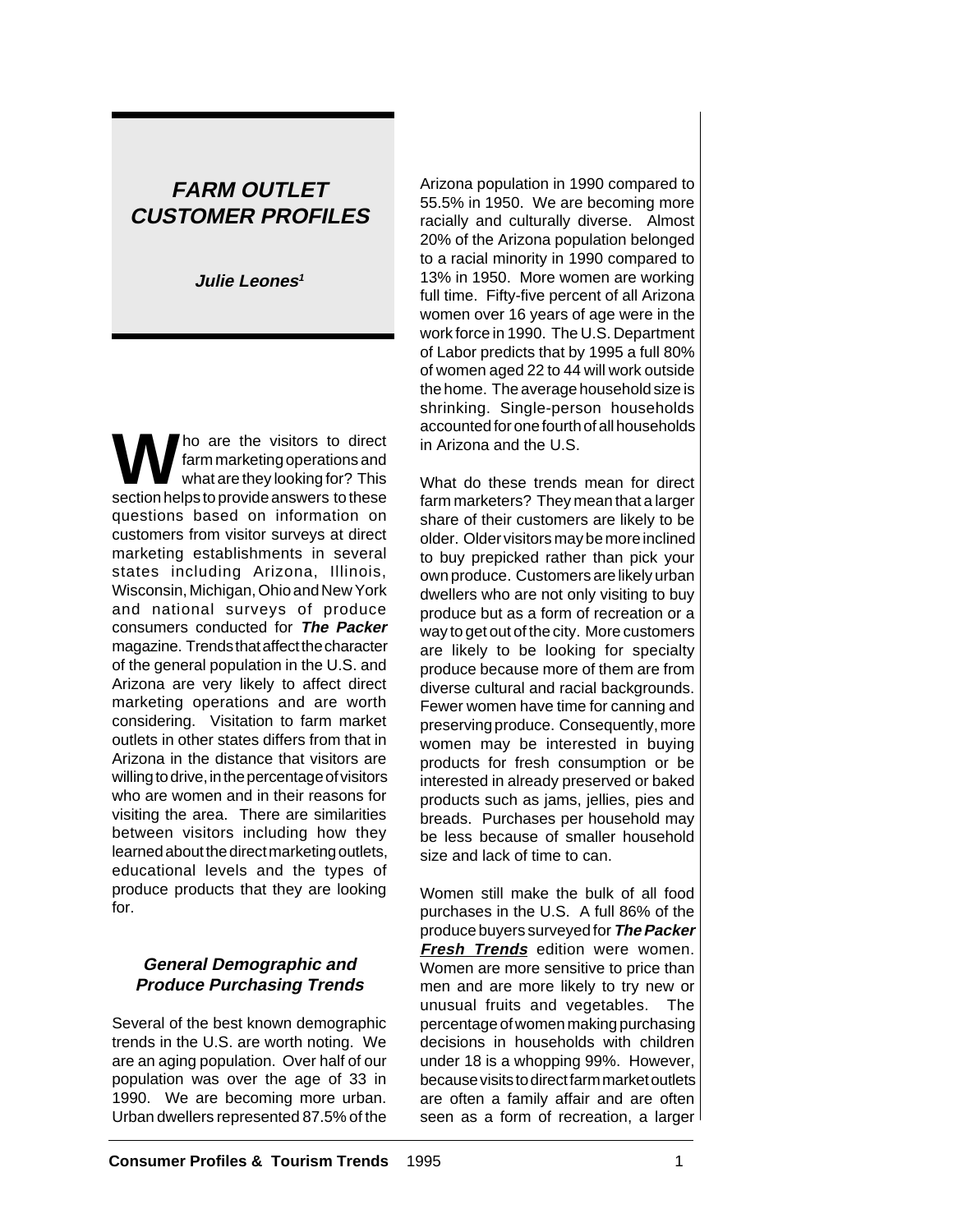number of men and children are likely to be involved in making purchasing decisions. Also, customers may be somewhat less concerned about price than they would be in a supermarket.

### **Lessons from Surveys of Farm Outlet Customers**

Table 1 summarizes the findings based on customer surveys in six states. The Ohio survey is somewhat older than the other surveys. The Illinois surveys were conducted for strawberry U-pick operations only. The results show that the customers to Arizona direct marketing establishments are less likely to be women and are younger than those in many of the other state studies. Customers in all the studies tended to have relatively high levels of education. The average household size in two studies was between two and four people. Like Michigan customers, over a third of the Arizona customers are first time customers.

What really sets the Arizona customer apart from customers from the Northeast and Midwest is their willingness to travel longer distances to purchase at direct farm market outlets. Perhaps because of the distances traveled, more Arizona visitors come on the weekend than in New York. Several of the studies provide data that suggest that visiting farm outlets is a recreational experience. However, the freshness, quality, taste and prices for produce strongly influence customer opinions of the farm outlets.

Without exception the most common way for customers to have learned of a particular farm outlet was by word of mouth or because a friend or family

member told them about it. A large percentage of customers had seen signs for the outlet as they were driving in several states.

When asked about what they wanted or how the outlets could be improved, customers commonly identified improving advertising, signs and instructions, and adding to services such as tours, rides, restrooms, and parking. However, most surveys indicate that there is a high level of customer satisfaction with the farm outlets. Apples, corn, peaches, strawberries, tomatoes and pumpkins were commonly mentioned by customers as products they either would like to buy or did buy during their visit.

The per person expenditures at farm outlets are not easy to compare due to differences in the years when these studies were conducted and differences in the types of farm outlets where the interviews were conducted. In the Michigan study, per person expenditures were highest at U-picks and wineries and lowest at festivals. Expenditures at roadside stands and farmers' markets were intermediate (at about \$7.30 and \$8.75 per person, respectively).

In summary, older retired customers represent an important market for direct marketers, but not the only one. Arizona customers are more likely than Eastern customers to drive distances of 70 to 80 mile to visit farm outlets. However, because of the distances, they are generally coming predominantly on weekends and appear to be very interested in having a farm experience with their family or friends. The next article in this section examines customer characteristics from the Arizona study in more detail.

Julie Leones<sup>1</sup> Extension Economist Department of Ag & Resource Economics Cooperative Extension The University of Arizona Tucson, AZ 85721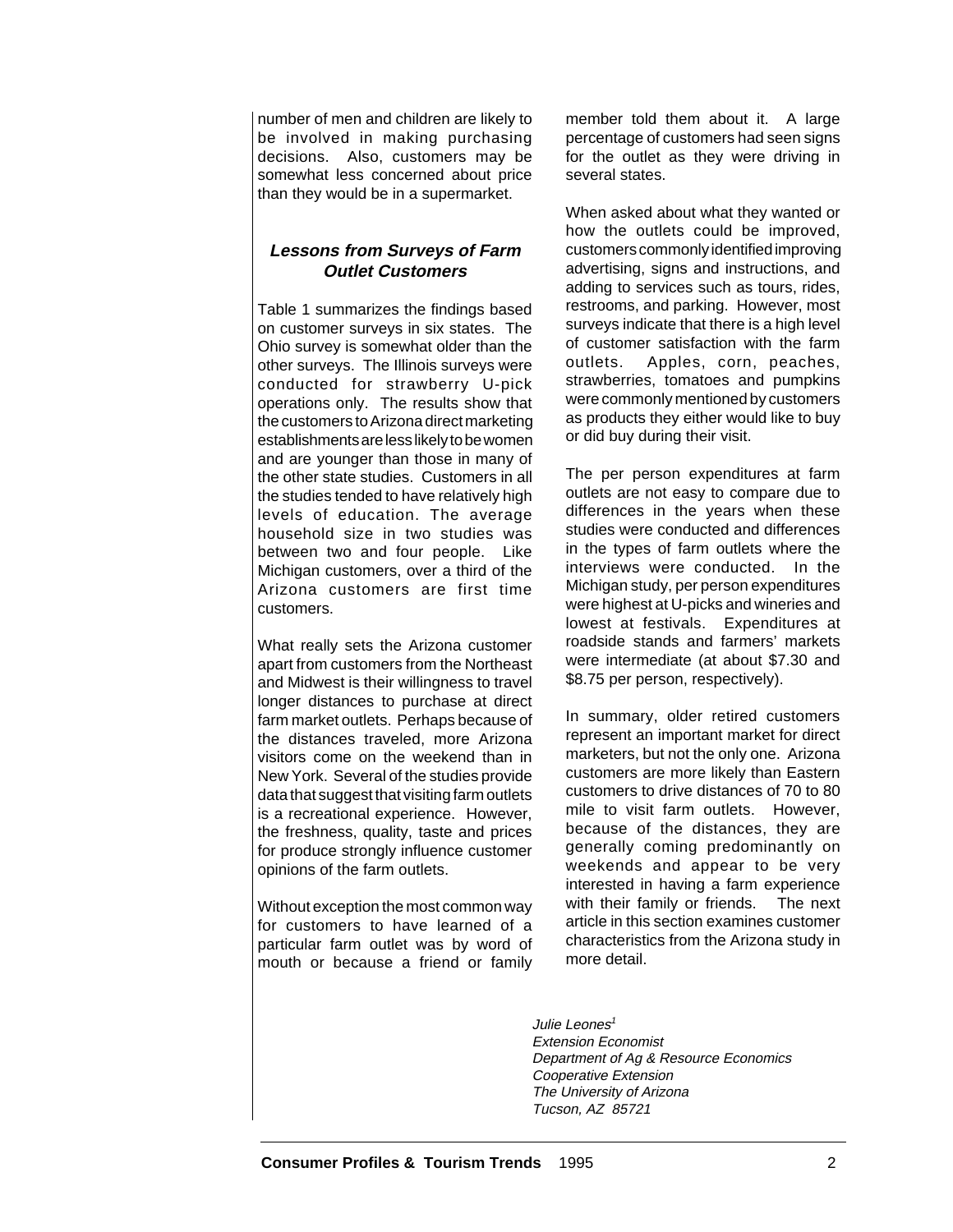| Table 1. Comparison of Visitor Profiles from Various States                |                                                                                                                                                                                                                                                                                                                                                                                                                                                                                                                                                                                                                                               |                                                        |                                     |                                                                                                                            |                                                                                                            |                                                                                                                    |
|----------------------------------------------------------------------------|-----------------------------------------------------------------------------------------------------------------------------------------------------------------------------------------------------------------------------------------------------------------------------------------------------------------------------------------------------------------------------------------------------------------------------------------------------------------------------------------------------------------------------------------------------------------------------------------------------------------------------------------------|--------------------------------------------------------|-------------------------------------|----------------------------------------------------------------------------------------------------------------------------|------------------------------------------------------------------------------------------------------------|--------------------------------------------------------------------------------------------------------------------|
| <b>Characteristic</b>                                                      | Arizona                                                                                                                                                                                                                                                                                                                                                                                                                                                                                                                                                                                                                                       | <b>Illinois</b>                                        | Wisconsin                           | Michigan                                                                                                                   | <b>New York</b>                                                                                            | Ohio                                                                                                               |
| Sample size                                                                | 904                                                                                                                                                                                                                                                                                                                                                                                                                                                                                                                                                                                                                                           | 136                                                    | 873                                 |                                                                                                                            | 856                                                                                                        | 474                                                                                                                |
| % female                                                                   | 55%                                                                                                                                                                                                                                                                                                                                                                                                                                                                                                                                                                                                                                           |                                                        |                                     | 65%                                                                                                                        | 75%                                                                                                        |                                                                                                                    |
| avg. age                                                                   | approx. 35-45                                                                                                                                                                                                                                                                                                                                                                                                                                                                                                                                                                                                                                 | 53-55                                                  | 49                                  | 45                                                                                                                         | 25-40                                                                                                      | 45-64                                                                                                              |
| % with some college<br>education                                           | 69%                                                                                                                                                                                                                                                                                                                                                                                                                                                                                                                                                                                                                                           |                                                        | 60%                                 | 65%                                                                                                                        | 65%                                                                                                        |                                                                                                                    |
| Household size                                                             |                                                                                                                                                                                                                                                                                                                                                                                                                                                                                                                                                                                                                                               | $2.9 - 3.0$                                            | $2 - 4$                             |                                                                                                                            |                                                                                                            | 3.3                                                                                                                |
| % first time visitors                                                      | 32%                                                                                                                                                                                                                                                                                                                                                                                                                                                                                                                                                                                                                                           |                                                        |                                     | 39%                                                                                                                        | 9%                                                                                                         |                                                                                                                    |
| % coming from within<br>20 miles                                           | less<br>than 11%                                                                                                                                                                                                                                                                                                                                                                                                                                                                                                                                                                                                                              | approx.<br>75%                                         | 80% within<br>40 miles              |                                                                                                                            | 78%                                                                                                        | 93%                                                                                                                |
| Most common way to<br>learn of U-pick                                      | word of<br>mouth (45%)                                                                                                                                                                                                                                                                                                                                                                                                                                                                                                                                                                                                                        | word of<br>mouth (66%)                                 | word of<br>mouth (55%)              | word of<br>mouth (51%)                                                                                                     | word of<br>mouth                                                                                           |                                                                                                                    |
| % visiting on weekend                                                      | 71%                                                                                                                                                                                                                                                                                                                                                                                                                                                                                                                                                                                                                                           |                                                        |                                     |                                                                                                                            | 52%                                                                                                        |                                                                                                                    |
| Purpose of trip                                                            | buy ag<br>products<br>(79%)                                                                                                                                                                                                                                                                                                                                                                                                                                                                                                                                                                                                                   | pick<br>strawberries,<br>70% consider<br>it recreation |                                     | 54%-vacation<br>& vacation<br>and other 10%<br>buy ag products                                                             | select fresh<br>berries at<br>reasonable<br>prices & for<br>recreational<br>experience                     |                                                                                                                    |
| What customers like<br>about direct market-<br>ing operation               | rural or farm<br>experience,<br>produce<br>freshness and<br>quality                                                                                                                                                                                                                                                                                                                                                                                                                                                                                                                                                                           |                                                        | quality,<br>service, fair<br>prices |                                                                                                                            |                                                                                                            | freshness,<br>taste,<br>ripeness of<br>produce                                                                     |
| What customers<br>dislike                                                  |                                                                                                                                                                                                                                                                                                                                                                                                                                                                                                                                                                                                                                               |                                                        | few (only 15%<br>cited dislike)     |                                                                                                                            |                                                                                                            | distance from<br>home, prices,<br>parking and<br>traffic problems                                                  |
| What customers<br>want                                                     | better advertising<br>& signs, restrooms,<br>improved roads                                                                                                                                                                                                                                                                                                                                                                                                                                                                                                                                                                                   |                                                        |                                     |                                                                                                                            | improve field<br>conditions,<br>parking,<br>advertising,<br>ease of<br>picking, instruc-<br>tions $(3-7%)$ | Add services-<br>extend hours.<br>post hours,<br>sell snacks,<br>rides, tours,<br>etc.                             |
| Products they<br>usually purchase<br>or want to<br>purchase                | apples, corn,<br>pumpkins,<br>tomatoes                                                                                                                                                                                                                                                                                                                                                                                                                                                                                                                                                                                                        |                                                        |                                     | cherries, corn,<br>strawberries,<br>blueberries.<br>peaches, apples,<br>raspberries,<br>eggs, lettuce,<br>melons, tomatoes |                                                                                                            | apples, sweet<br>corn, peaches,<br>cider, cantaloupe,<br>tomatoes,<br>strawberries.<br>pumpkins,<br>honey, peppers |
| Where visitors<br>spent their money<br>& how much they<br>spent per person | \$14 for<br>nonlocals,<br>\$9 for locals                                                                                                                                                                                                                                                                                                                                                                                                                                                                                                                                                                                                      | \$6 per visit                                          |                                     | spent the most:<br>wineries and<br>U-Picks (\$12-13)<br>spent the least:<br>festivals (\$.71)                              |                                                                                                            | avg. annual<br>expenditure<br>at roadside<br>markets: \$45                                                         |
| Sources:<br>1979.                                                          | Courter, J.W. "Pick Your Own Strawberries-1970 to 1990." University of Illinois, H88.<br>Cottingham, John and G. Palzill. "A Profile of Consumers at Roadside and Pick Your Own Markets." University of Wisconsin<br>Direct Marketing, 20, November, 1990.<br>Propst, Dennis, P.S. Newmyer and T.E. Combrink. "Direct Marketing of Agricultural Products to Tourists. Michigan State<br>University CES # 12, 1986.<br>Crispin, Monica. "Profile of the PYO Customer." In: Small Fruit Newsletter, Vol 1(6), June, 1986.<br>Watkins, Edgar & Bruce Bradley. "Ohio Customers and Their Roadside Markets." Ohio State University, ESS-562, MM381 |                                                        |                                     |                                                                                                                            |                                                                                                            |                                                                                                                    |